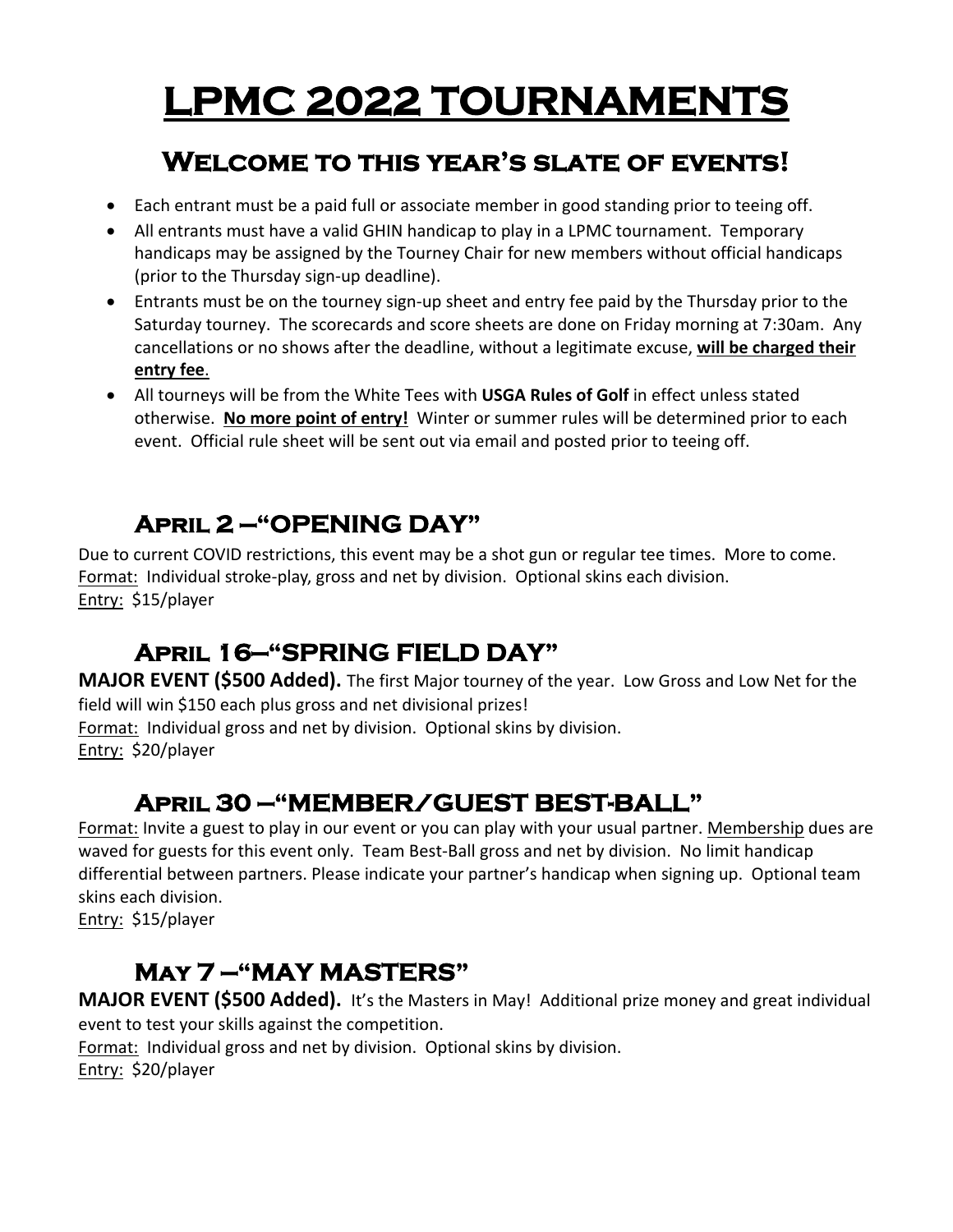# **May 21 —"TWO-MAN SCRAMBLE"**

Format: Standard scramble format. Team gross and net by division. Maximum of 9-stroke handicap differential between partners. Minimum of 6 drives/player.

Optional team skins each division.

Entry: \$15/player

#### **June 4 —"JUNE OPEN"** R

MAJOR EVENT (\$500 Added). The course will be tricked up a bit to give you a better "challenge". Format: Individual stroke play, gross and net by division. Optional skins each division. Entry: \$20/player

#### **June 18 —"TWO-MAN SHAMBLE BEST-BALL"**

Format: Each player hits a drive. Choose the best drive and each player plays their own ball from that point. Team best-ball gross and net by division. Maximum of 9-stroke handicap differential between partners. No minimum drives. Optional team skins each division. Entry: \$15/player 

## **July 9 —"CLUB CHAMPIONSHIP"**

**MAJOR EVENT (\$500 Added).** Low gross and low net for the field will determine our Club Champion and each will receive \$150 and their names on the trophy.

Format: Individual stroke play, gross and net by division. Optional skins each division. Entry: \$20/player 

#### **July 23 —"Forward Tee Challenge"**

We're moving the tee box forward to let you tear up the course. Or will you? All play from the forward or red/black tees!

Format: Individual stroke play, gross and net by division. Optional skins each division. Entry: \$15/player

## **August 6 —"PRESIDENT'S CUP"**

**MAJOR EVENT (\$500 Added)** Celebrate our current and past President's efforts with this very special tourney. Individual gross and net field winners get \$150 each and their names on the trophy! Format: Individual stroke-play, gross and net by division. Optional skins each division. Entry: \$20/player

## **August 20 —"THREE-RING CIRCUS"**

This format tests even the best of friendships! Two Man team play.

Format: Scramble (Holes 1-6), Chapman (Holes 7-12), and Best-Ball (Holes 13-18). Two-man teams. Maximum of 9-stroke handicap differential between partners. Team gross and net by division. Keep gross score on each hole. Team handicap is 50% of combined handicaps. Optional team skins each division.

Entry: \$15/player